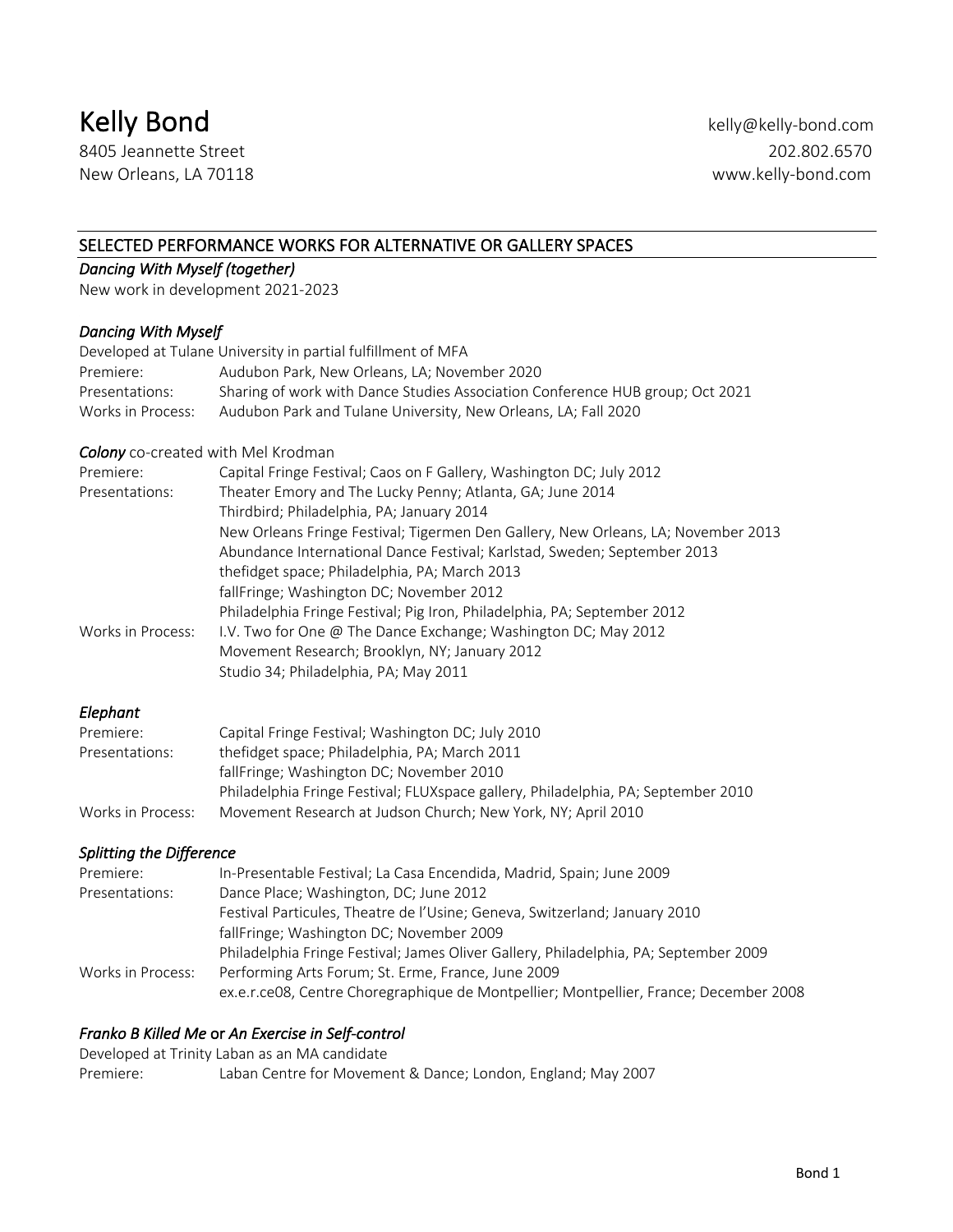# SELECTED RECENT PERFORMANCE WORKS FOR STAGE

| Escapade          |                                                                                         |
|-------------------|-----------------------------------------------------------------------------------------|
|                   | Developed at Tulane University in partial fulfillment of MFA                            |
| Premiere:         | Catapult; New Orleans, LA; September 2019                                               |
|                   | in conjunction with Mondo Bizarro, Dancing Grounds, & Tulane University                 |
|                   | Final studio sharing: Tulane University, New Orleans, LA; April 2019                    |
| Works in Process: | Tulane University, New Orleans, LA; Fall 2018 and Spring 2019                           |
|                   | FUTURE OCEANS, New York, NY; January 2019                                               |
|                   |                                                                                         |
|                   | JEAN & TERRY: Your Guides Through Dark, Light, and Nebulous co-created with Mel Krodman |
| Premiere:         | Fringe Arts Performing Arts Theatre; Philadelphia, PA; November 2016                    |
| Residencies:      | The Lucky Penny @ The Workroom; Atlanta, GA; November 2015                              |
|                   | thefidget space; Philadelphia, PA; September 2014 - December 2015                       |
|                   | University of North Carolina Greensboro; Greensboro, NC; March 2014                     |
|                   | Breaking Ground Series; Theater Emory and The Lucky Penny; Atlanta, GA; June 2014       |
| Works in Process: | Scratch Night at Fringe Arts; Philadelphia, PA; January 2015                            |
|                   | Movement Research Open Performance; NY, NY; January 2015                                |
|                   | Sawyer Farm Artists Residency; Worthington, MA; October 2014                            |
|                   | Movement Research @ Judson Church; NY, NY; September 2014                               |
|                   | Center for Performance Research; Brooklyn, NY; June 2014                                |

## AWARDS & INITIATIVES

| $2018 - 2021$    | Graduate Student Faculty Liaison, Tulane University                                                                                                                    | New Orleans, LA |
|------------------|------------------------------------------------------------------------------------------------------------------------------------------------------------------------|-----------------|
| November 2020    | Big Easy Awards Classical Arts Nominee<br>Outstanding Choreography (full-length) for Escapade                                                                          | New Orleans, LA |
| $2014 - 2015$    | TN Arts Commission Individual Artist Fellow                                                                                                                            | Nashville, TN   |
| $2010 - 2013$    | Director, Producer, Curator of I.V.<br>An artist-run work-in-process and feedback initiative to promote rigor<br>among artists and audiences in the DC dance community | Washington, DC  |
| 2010             | Associate Artist, Forward Five, Dance/Metro DC                                                                                                                         | Washington, DC  |
| 2009             | Co-curator of the In-Presentable Festival at La Casa Encendida                                                                                                         | Madrid, Spain   |
|                  | Young Emerging Artist, DC Commission on the Arts & Humanities                                                                                                          | Washington, DC  |
| 2006             | Jack Kent Cooke Foundation Graduate Scholarship                                                                                                                        |                 |
| 2001             | Dean's Scholarship for Outstanding Talent, USM                                                                                                                         | Hattiesburg, MS |
| 2000             | Theatre & Dance Service Award, USM                                                                                                                                     | Hattiesburg, MS |
| <b>EDUCATION</b> |                                                                                                                                                                        |                 |
| $2018 - 2021$    | Tulane University<br>Master of Fine Arts, Interdisciplinary Dance Performance<br>with secondary courses in fine arts, philosophy, and anthropology                     | New Orleans, LA |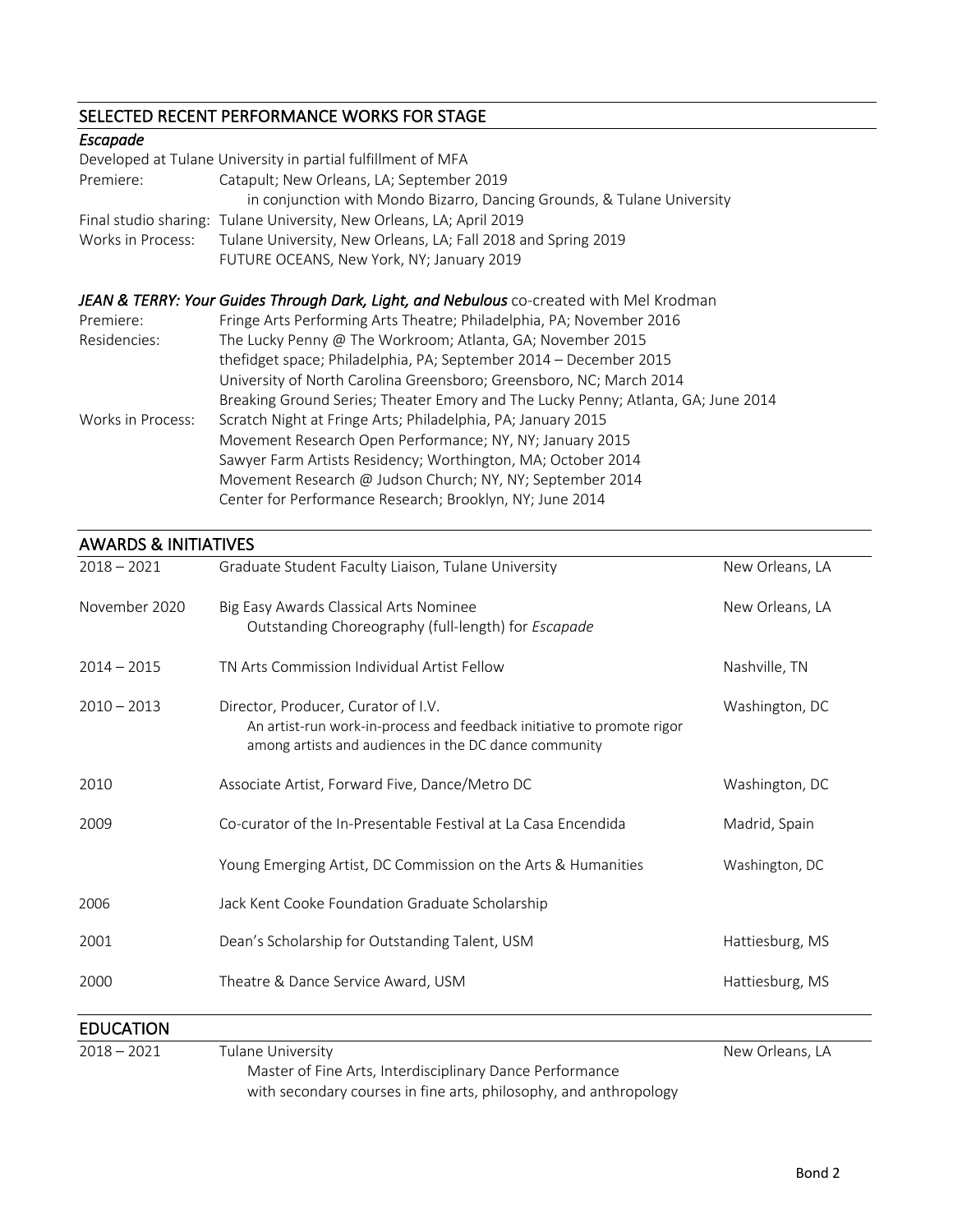| $2006 - 2007$                              | Laban Centre for Movement and Dance (now Trinity Laban)<br>Master of Arts, Distinction in European dance-theatre practice                            | London, UK                 |
|--------------------------------------------|------------------------------------------------------------------------------------------------------------------------------------------------------|----------------------------|
| $1999 - 2002$                              | The University of Southern Mississippi<br>Bachelor of Fine Arts, Honors in dance performance and choreography<br>Bachelor of Arts, Honors in English | Hattiesburg, MS            |
|                                            | CERTIFICATIONS & OTHER EDUCATIONAL PURSUITS                                                                                                          |                            |
| 2016                                       | Swan River 16-hour Ayurvedic Yoga Course (Beginner)                                                                                                  | New Orleans, LA            |
| 2014                                       | Kali Yuga Yoga YOUniversity 200-hour Teacher Certification Course                                                                                    | Nashville, TN              |
| 2008                                       | ex.e.r.ce08 (9-month choreography research program)<br>Centre Chorégraphique National de Montpellier<br>Program Artistic Director Xavier Le Roy      | Montpellier, France        |
| 2007                                       | Research workshop on the creative processes of William Forsythe<br>conducted by Ana Catalina Roman with Valerie Preston-Dunlop, Laban                | London, UK                 |
| <b>TEACHING</b>                            |                                                                                                                                                      |                            |
| <b>ACADEMIC POSITIONS</b><br>$2019 - 2022$ | Adjunct Professor of Dance / Professor of Record,<br>Tulane University Department of Theatre & Dance                                                 | New Orleans, LA            |
| Spring 2013                                | Adjunct Professor of Dance, University of Maryland, Baltimore County                                                                                 | Baltimore, MD              |
| $2012 - 2013$                              | Adjunct Professor of Dance, The George Washington University                                                                                         | Washington, DC             |
| OTHER TEACHING POSITIONS                   |                                                                                                                                                      |                            |
| $2016$ – Present                           | Jewish Community Center<br>Beginner and Power Yoga, Chair Fitness, Dance Aerobics,<br>Low-Impact Aerobics, Stretch                                   | New Orleans, LA            |
| $2016 - 2020$                              | Private Hatha yoga practice                                                                                                                          | New Orleans, LA            |
| $2016 - 2018$                              | Lusher Charter Elementary School Lagniappe Program<br>Creative Performance (K-5) and Yoga (grades 1-2)                                               | New Orleans, LA            |
| 2015                                       | Kali Yuga Yoga<br>Hot and Restorative yoga                                                                                                           | Nashville, TN              |
| $2005 - 2008$                              | Imagination Stage<br>Ballet, creative movement, jazz, musical theatre, and tap (ages $2 - 18$ )                                                      | Bethesda, MD               |
|                                            | INVITED MASTERCLASSES, WORKSHOPS, LECTURES, & CONFERENCE PRESENTATIONS                                                                               |                            |
| January 2021                               | Acting I (Professor Jenny Mercein)<br>Tulane University; New Orleans, LA                                                                             | Guest Lecturer             |
| Fall 2019                                  | Now that I've lost everything to you:<br>Choreographic creative process with undergraduate students<br>Tulane University, New Orleans, LA            | Choreographer/<br>Director |